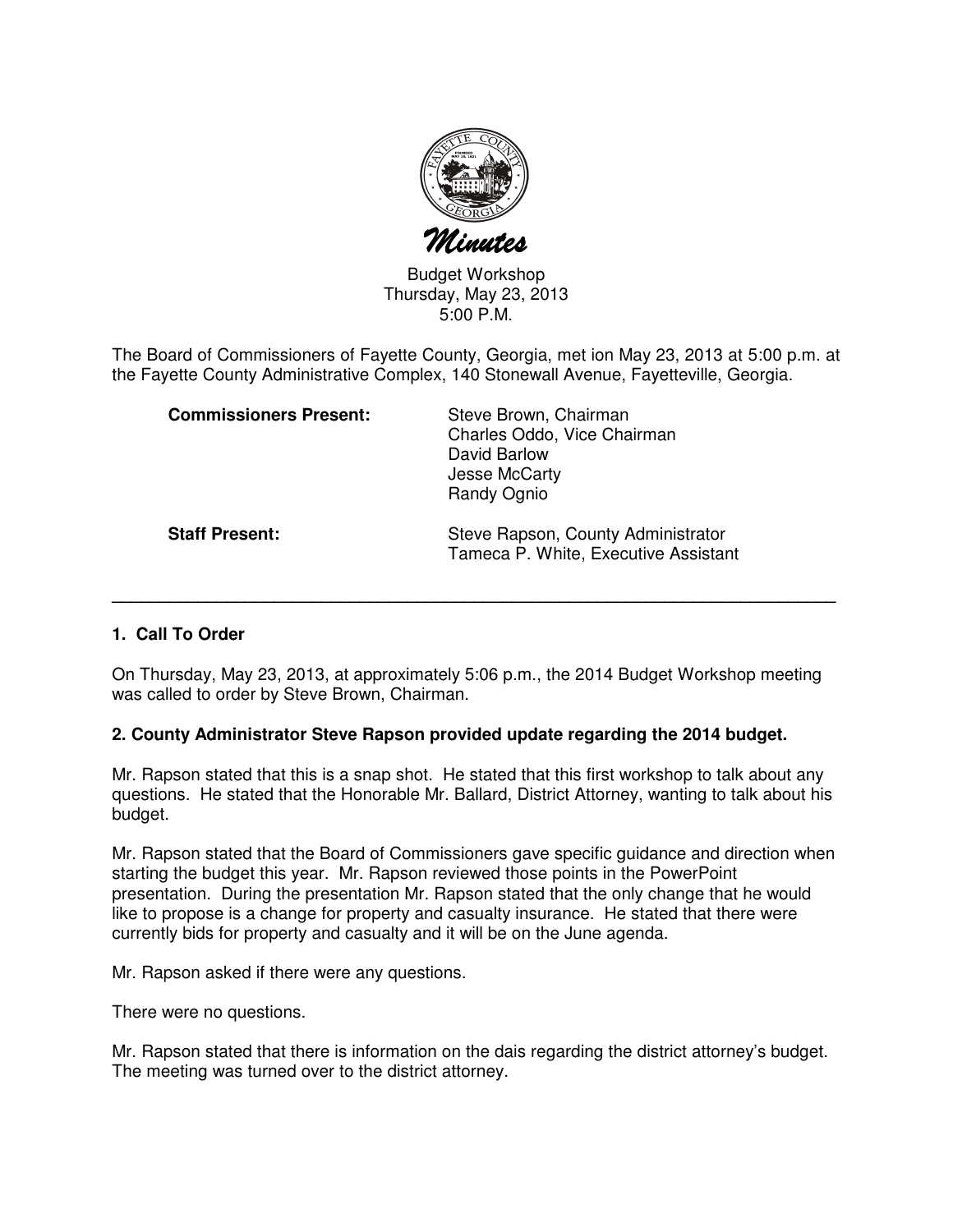A copy of the presentation, identified as "Attachment 1", follows these minutes and is made an official part hereof.

Mr. Scott Ballard, District Attorney thanked the board for hearing him out and support for the district attorney's office which recently was demonstrated by the board's attendance at the Law Enforcement banquet.

Mr. Ballard stated that funding is received not just from the counties, which are suffering but also from the state that is suffering, which the district attorney's office suffers doubly. He stated that he wanted to share the situation and ask for a little more money.

He stated that since 2008 his employees have not had a raised. He stated that the district attorney's office was receiving more from the counties prior to 2008 and since then, have been making do. He stated that they are broke and out of reserve. He stated that it caused him to think on how things can get better. He stated that it intensified when the health insurance needs went up by \$50,000. He stated that there are employees who receive state benefits that the counties pitch in and help pay. He stated that the state benefits went up \$50,000 and none of the counties were able to help pay it so the district attorney's office had to pay. He stated that this year he was hit with more health benefits and then the retirement cost went up substantially. He stated that the result of that leaves his office asking the County for about \$130,000 more than what has been recommended by staff to approve.

Mr. Ballard stated that the district attorney's office has started to think of ways they can become more self-sufficient. He stated that there is alternative that has not been utilized and that is what he wants to discuss. He stated that not only does the Federal government have a money laundering statue, but the state of Georgia does. He stated that it is tremendously underused.

Mr. Ballard explained money laundering and the money laundering statue. He stated that the district attorney's office has taught themselves how to use this and have been able to help Peachtree City with regards to gambling operations and seize some money. He stated that he doesn't know how much it will come to, but the district attorney's office will be able to keep around \$100,000-\$150,000 from that. He stated that he can envision a time where they might be able to finance most of their needs, to the extent where they can take the burden off tax payers and take the money instead from criminals. He stated that they want to be able to do more of this, but he needs to be able to have people who can become experts and learn the system to recognize these cases quickly.

Mr. Ballard stated that under the statue the default provision for what to do with the money is half of it plus cost goes to the law enforcement agency that was involved in the operations or if they are operating together they split the money and the other half goes to the state treasury. He stated that however the statue has a provision that says or however the judge shall order in

his disposition order. He stated that what he would like one day is for the County to fully fund the regular needs and in addition to that fund the unit that would be doing these forfeitures is allow each county that does that, a share in every forfeiture no matter which county it takes place in.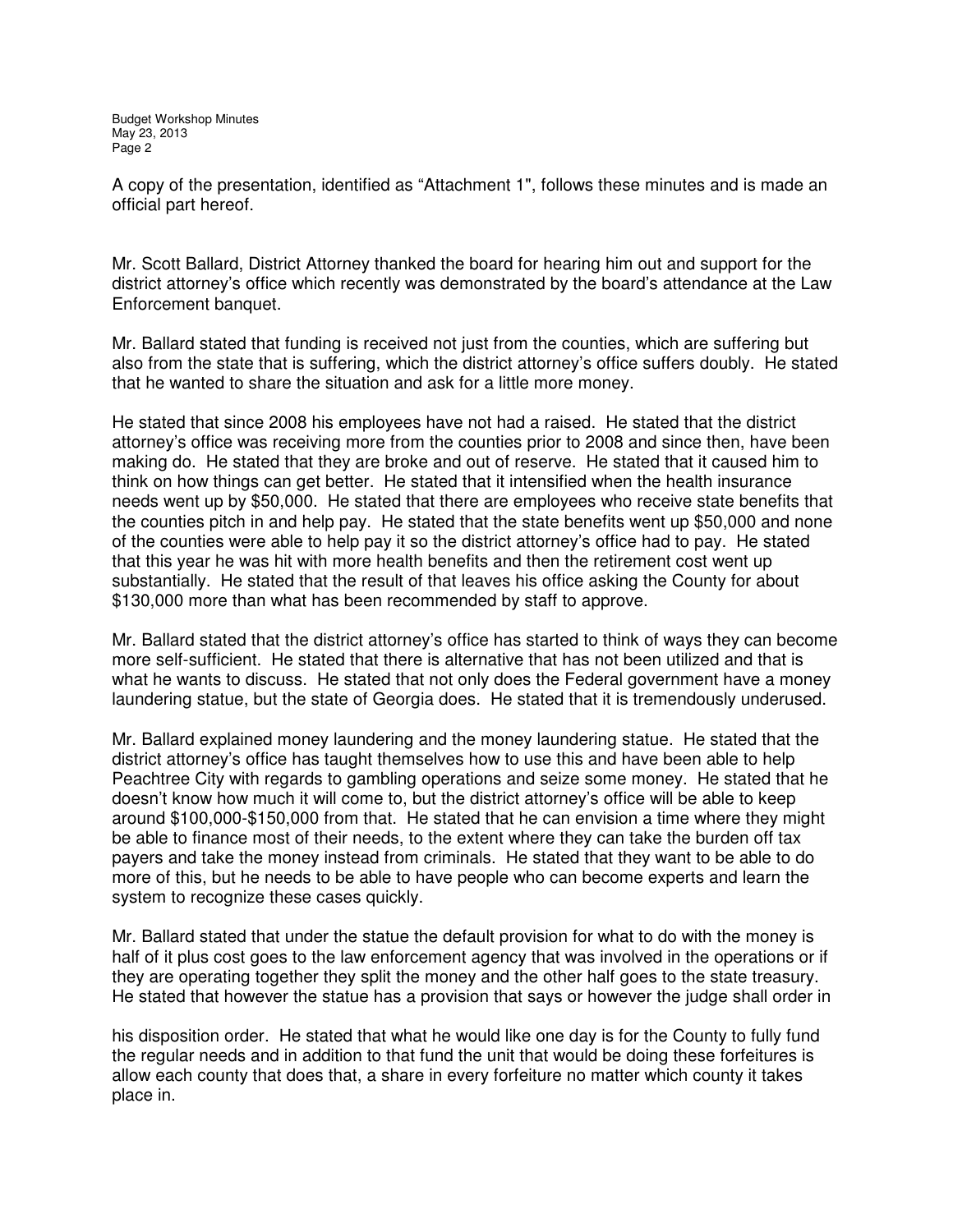He referenced a handout and stated that the first figure is for basic needs of \$455,746. He stated that this is the figure that is already \$130,000 more than was given last year. He stated that what was recommended by staff is the same thing that they got last year. He stated that he realize that it is a significant raise, but he has described what burdens they are under that causes him to ask for that amount.

A copy of the handout, identified as "Attachment 2", follows these minutes and is made an official part hereof.

Mr. Ballard stated that the second figure is Fayette County's contribution to the staff needed to start up the full time unit, which is a prosecutor and investigator to work on these cases circuit wide.

Mr. Ballard stated that the third figure is a second idea that he has. He stated that the district attorney's office is working the best they can with the jail to make sure the jail cost is low as they can be. He stated that when someone has exceptional medical needs the district attorney's office tries to be in communication with the jail. He stated that he was thinking that if he had a prosecutor to do that circuit wide and devote full attention to anything to be done to decrease jail cost. He stated that what this means if funded the full amount, the \$455,000 and in addition to that the \$27,000 for the County's part in the jail reduction program, then the district attorney's office would use that jail reduction program in Fayette County.

Mr. Ballard stated that this is not the first time to have a program where they tried to give back money to the County. He stated that they also have the pre-trial diversion program which he has a check for \$13,000 which is this year's money from the pre-trial diversion program.

Mr. Steve Rapson stated that he would be in favor of funded the \$45,360 for the fund forfeiture staff, but if the district attorney chose to initiate that program Mr. Rapson would put the \$45,000 in revenue and \$45,00 expense and treat it as a grant so it would be a pass through. He stated that he thinks it is something viable that the County may want to look and it is up to Mr. Ballard whether he wants to initiate that unit without being fully funded. He stated that staff position is that the 324,480 would still be funded in the current budget.

Chairman Brown asked if the other counties are bringing in people; are the counties hiring them as employees; what is the arrangement.

Mr. Ballard replied that there are one or two private lawyers that specialize in recco actions and the counties are hiring the individuals, originally on a contingent fee basis and the Supreme Court and the legislative outlawed that practice for obvious reasons.

Mr. Ognio asked what other districts are doing this and what monies are they bringing in.

Mr. Ballard stated yes. He stated that he does not know the figures, but there were two or three forfeitures that were seven figures.

Mr. Ognio asked if there were any that were losing money at this.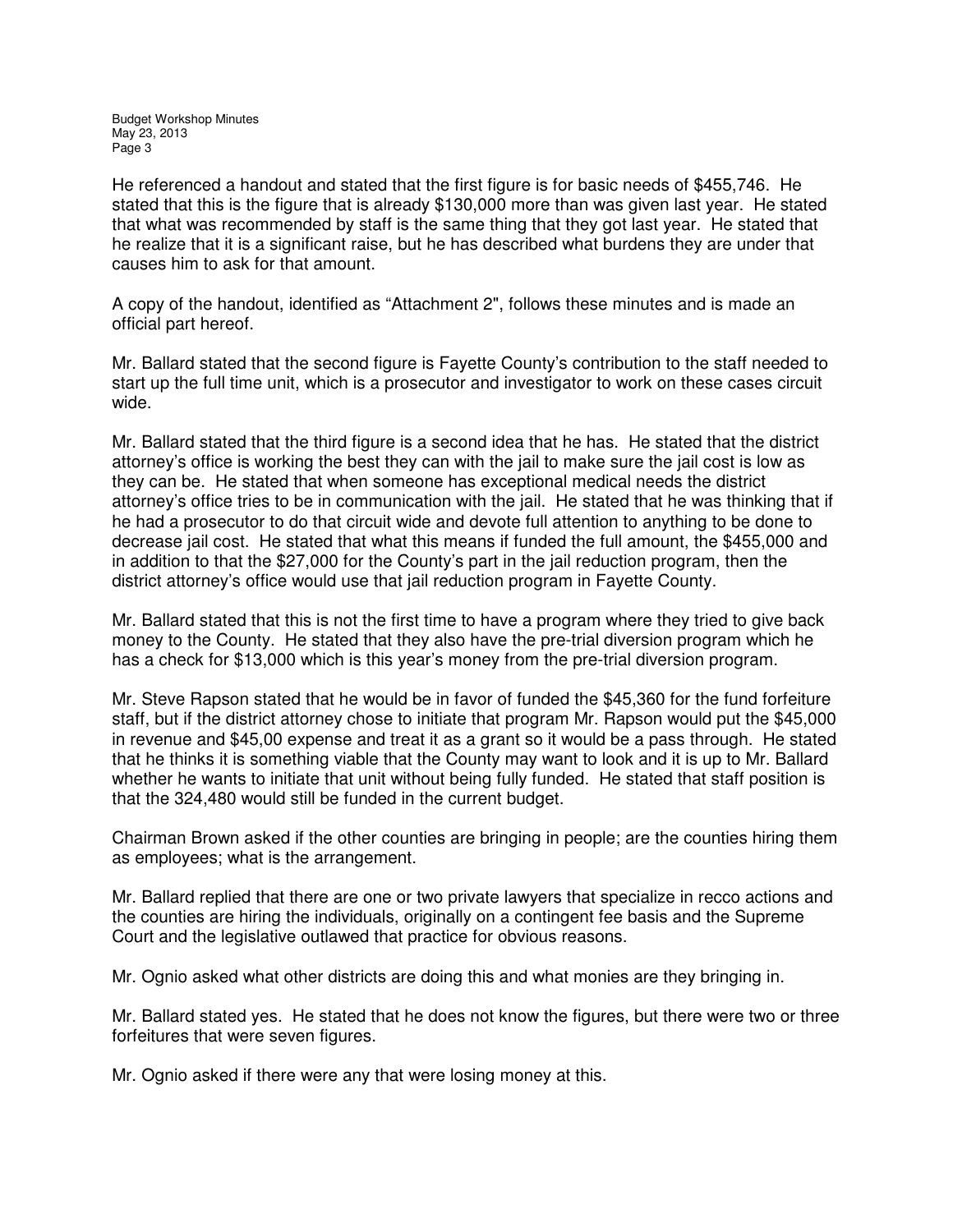Budget Workshop Minutes May 23, 2013 Page 4

Mr. Ballard stated that he did not know. He stated that this is a lot of trouble for the district attorneys and a lot of the districts were regretting ever getting involved in it. He stated that he

thinks if the statue stays we have the ability to take this money from criminals we need to try.

Mr. Ognio stated that he does not disagree with that. He stated that he would like to see a list of districts that are doing this and see what the pros and cons financially have been.

Mr. Ballard stated that he could give a list in the next couple of days and provide it to Mr. Rapson.

Mr. Rapson asked if the other counties have agreed to the funding for their portion associated with the forfeiture unit.

Mr. Ballard stated not yet, but none of them have told him no yet.

Chairman Brown stated that there is time between budget hearings to look at it.

Mr. Ballard stated that he will see what he can find from other counties and see if they will share their funds and see if they are available if the board would like to ask questions.

Mr. Rapson referred back to the PowerPoint (slide 8) and continued the presentation. He concluded the presentation by thanking staff and the justice system for a tremendous job.

No action was taken.

### **3. Questions & Answers**

Chairman Brown asked if there were any questions or comments from the audience.

There were no questions or comments.

Chairman Brown asked if there were any questions from the board.

There were no questions.

## **4. Closing Comments**

Commissioner Oddo stated the budget was quite an accomplishment.

Commissioner Barlow offered "kudos" to the staff.

Chairman Brown stated that he and Commissioner McCarty have gone through this for two years and said that this could be done and we have shown that it can be done and bringing in

Mr. Rapson was the right recipe for making this happen. He continued by thanking the